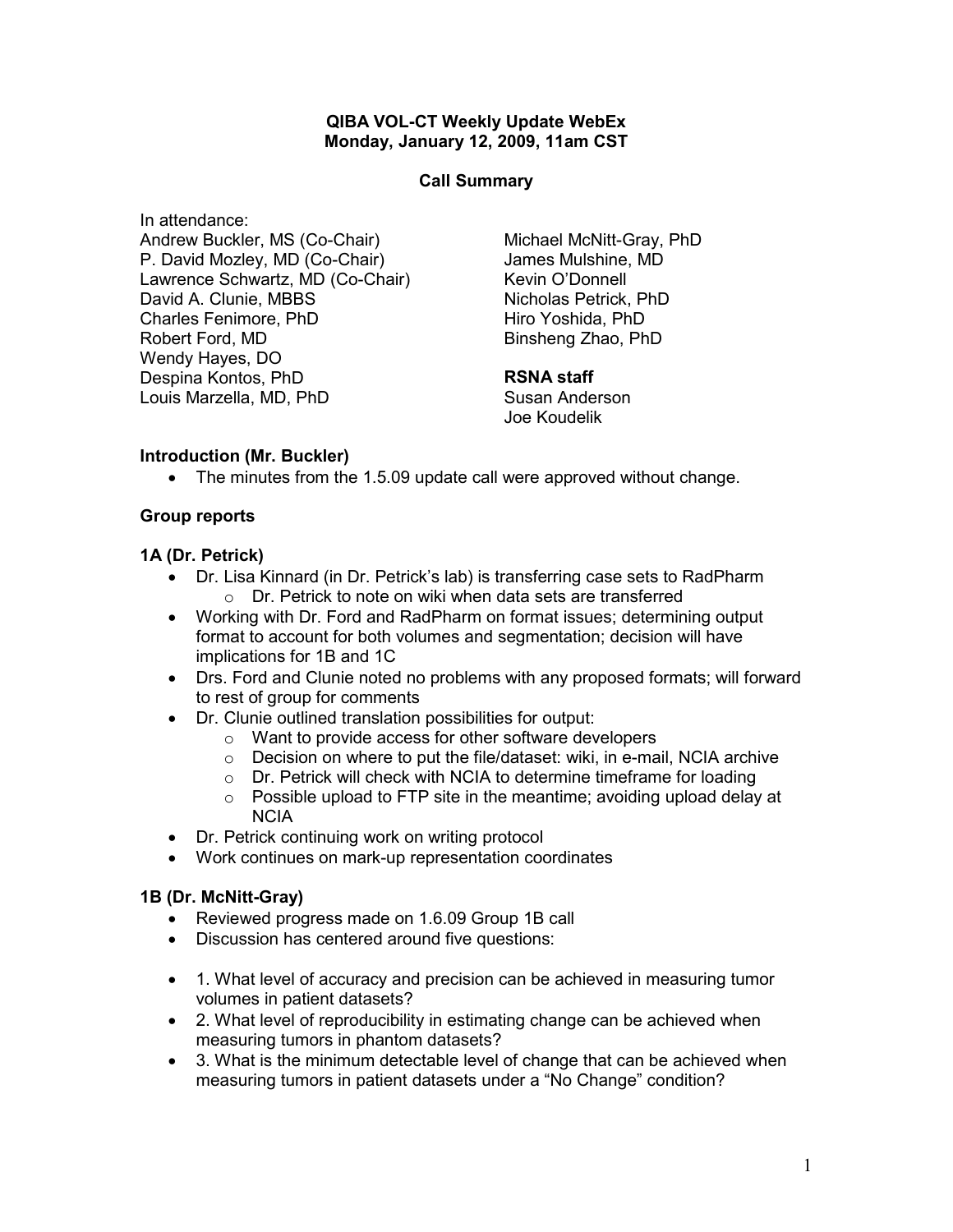- 4. What level of reproducibility in estimating change can be achieved in measuring tumors in patient datasets with "Unknown Change" condition?
- 5. What is the effect of slice thickness on estimating change in tumors using patient datasets?
- Based on questions and resources, group identified questions 1 and 3 as first priority:
	- o Question 1. What level of accuracy and precision can be achieved in measuring tumor volumes in patient datasets?
		- **-** LICD contours and diameters (manually and derived from LICD contours)
	- $\circ$  Question 3: What is the minimum detectable level of change that can be achieved when measuring tumors in patient datasets under a "No Change" condition?
		- **Extension of "coffee-break" experiment from Memorial Sloan** Kettering with Dr. Schwartz
- Image data and readers available for both questions
- Work continues to tighten experimental design and determine change and volume metrics
- Work on Questions 2, 4, 5?
	- $\circ$  Need image data for 2,4,5
	- o Question 2: Group 1B could work with Group 1A to leverage data for simulated time points
	- o Question 4,5: uncertain about securing resources and readers
	- o Use resources other than money, e.g. dedicated session/forum at RSNA with invited papers and scientific presentations; advertise at RSNA and other scientific meetings to secure participants
	- o Dr. Ford will be looking at thin-section datasets (January 15-17); cases may serve as dataset for change over time parameter in Questions 2 and 4 and potentially in Question 5
	- o Dr. Tony Reeves may also have datasets; Mr. Avila may have data or relevant experience
	- $\circ$  It is possible to approximate data from scanners, working "up", but it may not be suitable for applying algorithms (growing layers); reloading raw data is not common and is very involved
	- o Dr. Petrick to test reconstruction datasets across 2-3 ranges, then report back to the group
- Next VolCT Group IB call scheduled for Monday, Jan. 27 (2 PM EST) due to schedule conflicts on Jan. 20

# 1C (Dr. Fenimore)

- Charged with looking at interclinic/interdevice variation; cross-platform study to look at different scanners at different institutions to characterize variability and accuracy
- Discussion on last call about which variations to expect (e.g. cross-filter effects) and categorization for various systems
- Next call scheduled for Tuesday, Jan. 13, 2009 (2 PM EST)

# VolCT Group 2 (Clinical Correlative Group) Profiles (Dr. Mulshine)

- Aim to have content and issues to define meaningful Profiles
- The cross-disciplinary group is a resource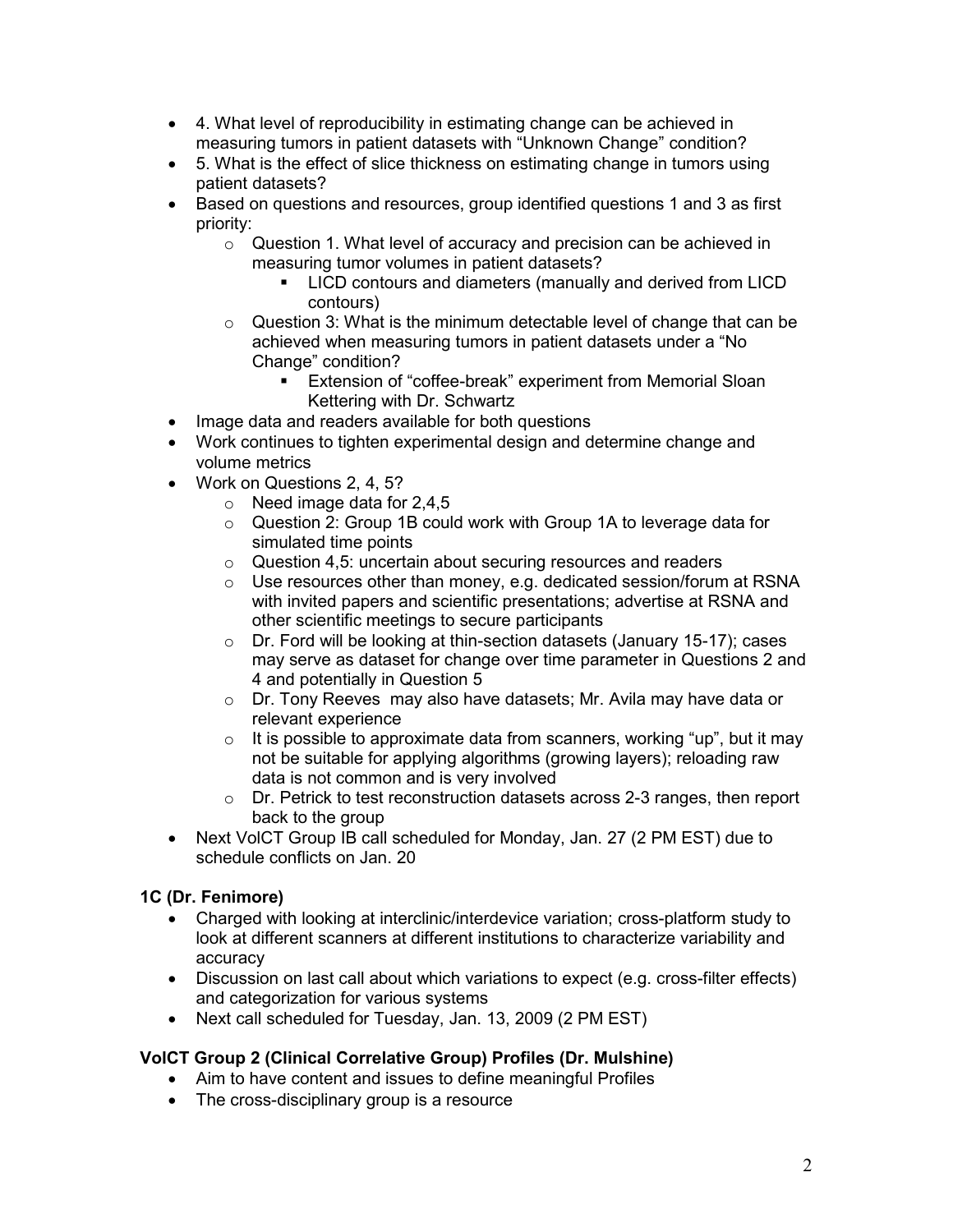- Dynamics of volume change may or may not enter into consideration
- Clustering types of trials where imaging management is used: early or advanced stages, Phase II, III, IV; however, clustering represents an artificial construct and we must be flexible to allow for profile evolution
- Dr. Mozley will send claims draft to Dr. Mulshine by Jan. 14

## Discussion of Options and Profiling Process

- o Option 1. Develop Profile with a focus on the Strawman with layered tools, using sequentially more advanced tools and including
	- **1.** volume:
	- **2. volume change; and**
	- 3. true biomarker with specific relations to outcome measures.
- o Option 2. Develop one scalable Profile across diseases
- o Option 3. Develop three application-oriented or staged Profiles (disease specific); if extensive pieces are common across stages, duplicate between Profiles
	- **1. early lung cancer**
	- **2. regionally advanced lung cancer**
	- 3. distant metastatic lung cancer
- Option 1 emphasizing technology evolution or layering tools is relatively easy to complete now and disseminate into community; do not want to lose this emphasis
- Option 3: Practical to use this Option because this mirrors patient enrollment and research approach; however, with volumetric assessment we could see progression better
	- $\circ$  Ultimately, may need a combination of two Profiles
- Should we be Profiling the engineering or Profiling the clinical management and the medicine?
	- o Every piece has to be pedigreed
	- o We should profile patient preparation; users have to learn specific techniques
	- o We should be cautious about how prescriptive we are but should evolve to more robust specifications
- Consider who target audience is: pharma (medical approach) or imaging companies (engineering approach)
	- o We are aiming to do both medical and engineering approaches; bias should be towards technology but address medicine too
	- $\circ$  Ultimate goal is to integrate closer with clinical management
- Have we expanded concept and variables we want to look at e.g. short summary of complete protocol?
- For Profiles to be useful, have application-specific needs; want relevancy but not too simplistic
- How to interface/converge with work of CTSA Clinical Trials/UPICT
	- o Is the Profile bigger than a Protocol or is a Protocol bigger than a Profile?

# Next Steps

• Move forward on basis on Dr. Mozley's claims document, then discuss Profile details